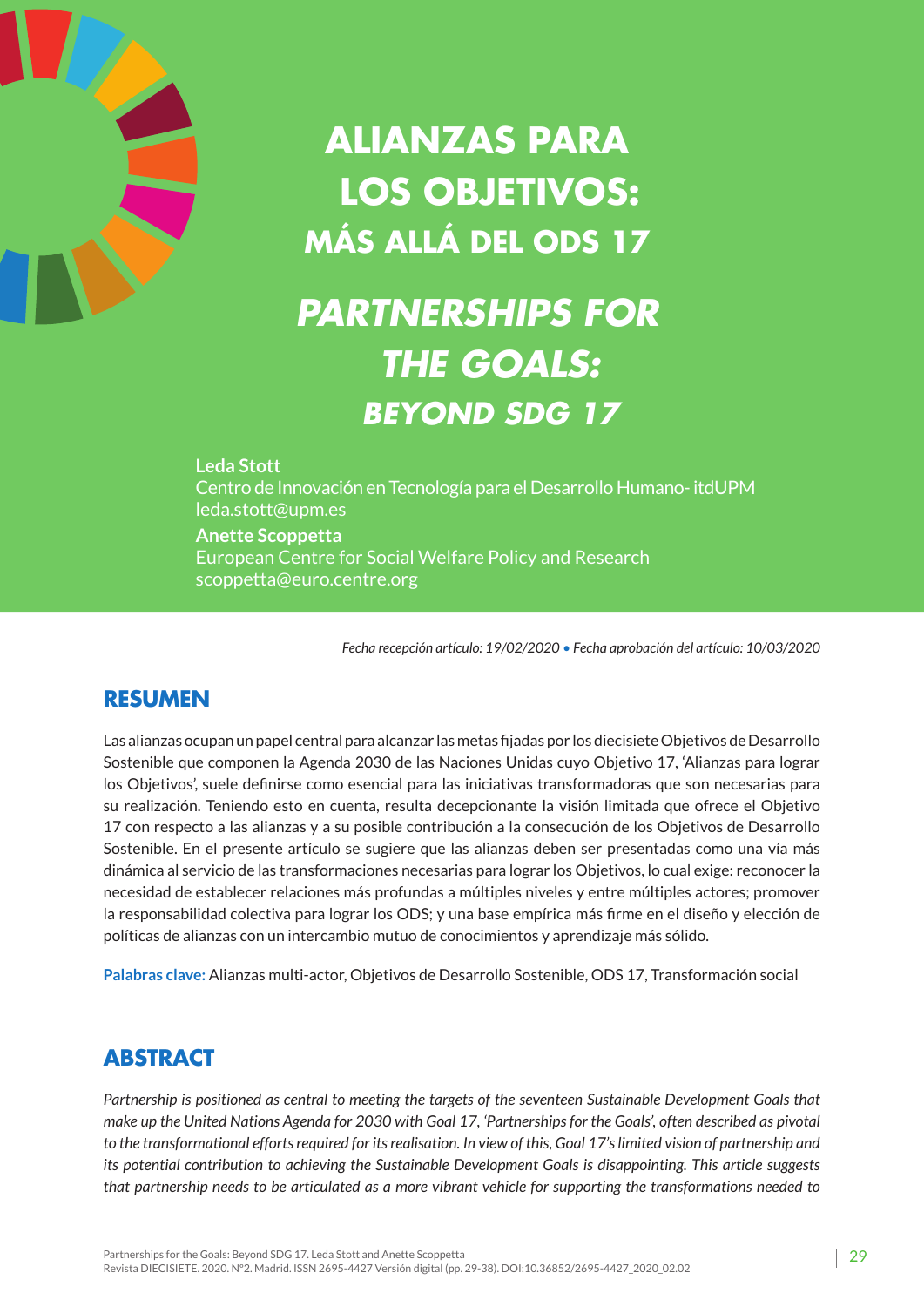

*attain the Goals. This requires acknowledgement of the need for deeper multi-level and multi-actor relationships; the promotion of collective accountability for achieving the SDGs; and a stronger evidence base for partnership policymaking with more robust mutual exchange and learning.* 

**Keywords:** Multi-stakeholder partnerships; Sustainable Development Goals, SDG 17, Societal transformation

*Leda Stott.* International specialist in multi-stakeholder collaboration and sustainable development, Leda has worked extensively as a partnership expert with the European Commission and managed partnership research, training and evaluation programmes for a range of international and bilateral development agencies, businesses and non-governmental organisations. She has a PhD in Social Policy from the University of Edinburgh and has taught at universities in the UK, Spain, Norway and South Africa. Leda is a Learning Advisor for the Partnership Brokers Association and member of the Innovation and Technology for Development Centre at the *Universidad Politécnica de Madrid (itdUPM).*

*Anette Scoppetta.* Deputy Director of the European Centre for Social Welfare Policy and Research, an intergovernmental organisation affiliated to the United Nations in Vienna, Anette manages a research team in the Work and Welfare Unit. With a Doctorate in Social and Economic Sciences from the University of Natural Resources and Life Sciences, Vienna, she has expertise in labour market and social policies, social inclusion, social change processes, employment partnerships and social dialogue, social innovation and regional economic development. As well as running training courses, Anette has lectured at the University of Innsbruck and the Danube University Krems.

## **1. Introduction**

The United Nations (UN) Agenda for 2030 and its seventeen Sustainable Development Goals (SDGs) continue to promote the global development framework adopted by the Millennium Development Goals (MDGs) between 2000-15. The SDGs, however, differ from their predecessors in a number of ways: they were developed through an extensive three-year consultation process; they address the three pillars of Sustainable Development; social, environmental and economic, in a more 'profound', 'interconnected' and cohesive manner; and they call for urgent and transformational action by all countries and stakeholders to ensure that 'no one will be left behind' (UN, 2015:1).

SDG 17 - Partnerships for the Goals - is promoted as the driving force for the global engagement and mobilisation of different actors needed to implement the SDGs (ibid: Clause 39). In view of the catalytic role that the Goal is expected to play in meeting the SDG Agenda's transformational ambition, it is disappointing to find that its targets incorporate an anachronistic depiction of international development cooperation with multi-stakeholder partnerships outlined as narrowly defined instruments to support this. The premise of this article is that Agenda 2030 requires a much broader and more vibrant vision of partnership than that afforded by SDG 17, with greater attention to how different collaborative forms and processes might support the systemic change needed to achieve the SDGs.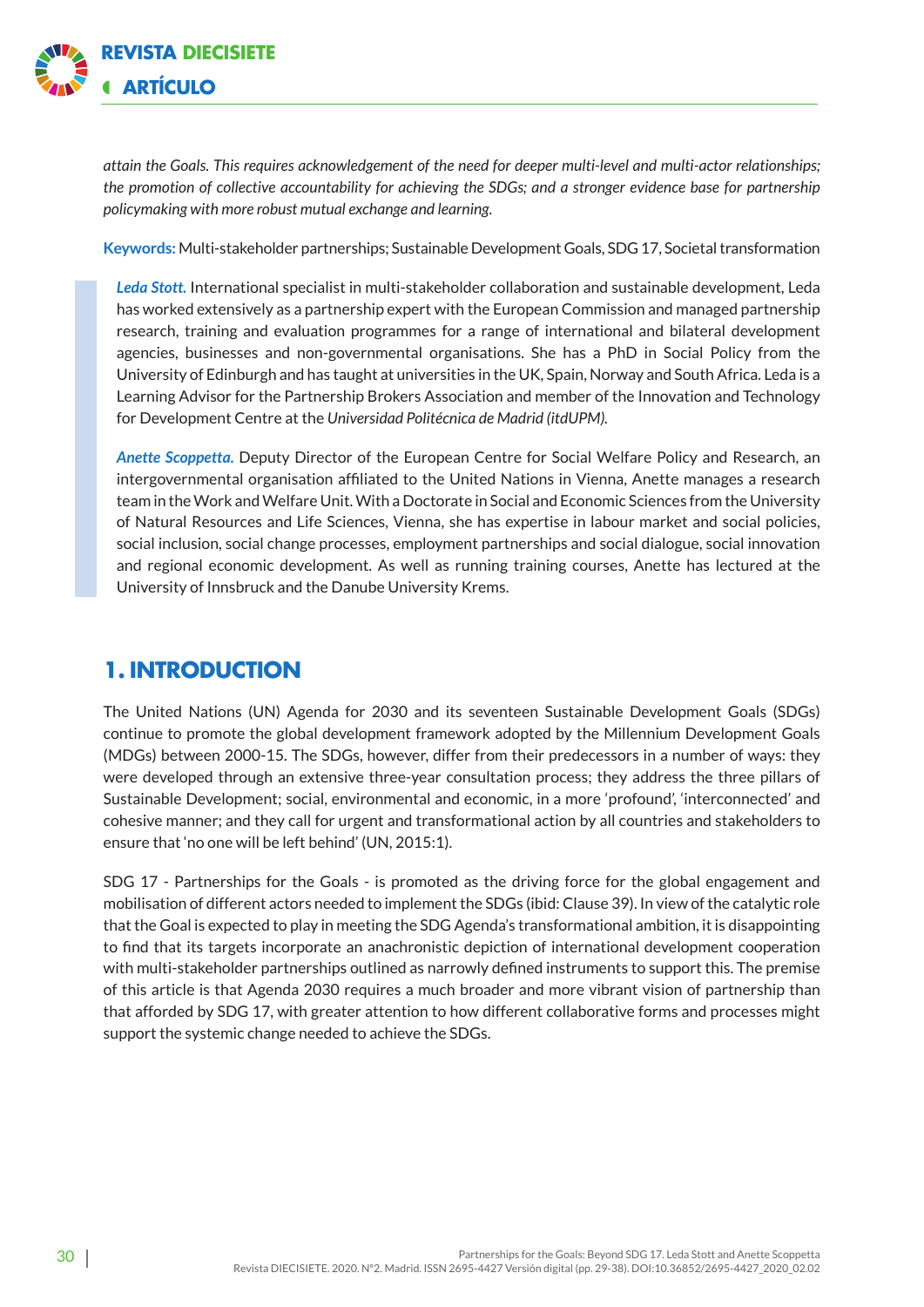

# **2. SDG 17: Focus and content**

The emphasis of SDG 17 is on strengthening the means of implementing the SDGs through action in seven areas: finance, technology, trade, capacity building, policy coherence, partnerships and data. Two key forms are posited for this: a Global Partnership for Sustainable Development led by governments to strengthen international cooperation and development assistance and, to complement this, multi-stakeholder partnerships working at global, regional, national or subnational levels in order to 'mobilize and share knowledge, expertise, technology and financial resources to support the implementation of the SDGs' (UN, 2015:27). The main focus is on the Global Partnership which calls for support from richer 'developed' countries to 'developing' and 'least developed' countries through increased aid (17.2); assistance with long-term debt (17.4); technology transfer (17.7) and support for a universal, fair and open trading system under the World Trade Organization (17.10). Policy and institutional coherence; multi-stakeholder partnerships; data, monitoring and accountability are grouped together under the umbrella heading of 'systemic issues' that need to be 'enhanced' to support the achievement of the SDGs, particularly in 'developing countries' (17.13-17-19).

## **3. The limitations of SDG 17**

Despite a call for the SDGs and their means of implementation to be 'universal, indivisible, and interlinked' (UN, 2015: Art 71), SDG 17 centres primarily on the economic pillar of Sustainable Development. As well as marginalising the role that partnerships can play in promoting 'ecologically sustainable and socially just approaches to development' (Schleicher et al. 2018:46), concerns have been raised about the endorsement of a much contested market-based growth model that is likely to deepen rather than reduce social and environmental problems (Schleicher et al., 2018:46). For Weber (2017:402), this is manifested most starkly in SDG 17's call for an open trading system under the purview of the World Trade Organization.

Contradictions are also apparent between the SDG Agenda's language of 'transformation', 'universality' and 'partnership' and the promotion of a traditional model of development cooperation that continues to rely upon the delivery of Official Development Assistance from 'providers' to 'recipients' (Mahn:12-13). In addition, the lack of appetite for challenging 'status quo politics and existing power relations' (Gupta and Vegelin, 2016:444) and inadequate mechanisms for holding rich and powerful actors such as governments, large corporations and financial institutions to account for delivery on the targets has been noted (ibid: 440; Bissio, 2019; Schleicher et al., 2018: 46). Finally, while acknowledgement is made of South-South cooperation, a perception that this is viewed primarily from a financial perspective is seen as curbing discussion of more innovative forms of international cooperation (Lopes Corrêa, 2017:3).

Against this background, multi-stakeholder partnerships are reduced to rather dry instrumental mechanisms at the service of donor relationships. The classification of multi-stakeholder partnerships as 'public, publicprivate and civil society partnerships' presents a restricted view of the vast array of multi-actor and multilevel relationships working towards the achievement of SDG targets. The inclusion of public-private partnership under the umbrella of 'multi-stakeholder partnerships' is particularly problematic. Although conflation of the two forms is common (Pattberg and Widerberg, 2016:43), public-private partnerships are generally understood as arrangements in which businesses are contracted by governments to provide services or construct infrastructure while multi-stakeholder partnerships are more flexible, non-contractual relationships involving actors from a range of different sectors in society (Caplan and Stott, 2008:25). Reinforcing this distinction, Meuleman et al. (2016) observe that the focus of public-private partnerships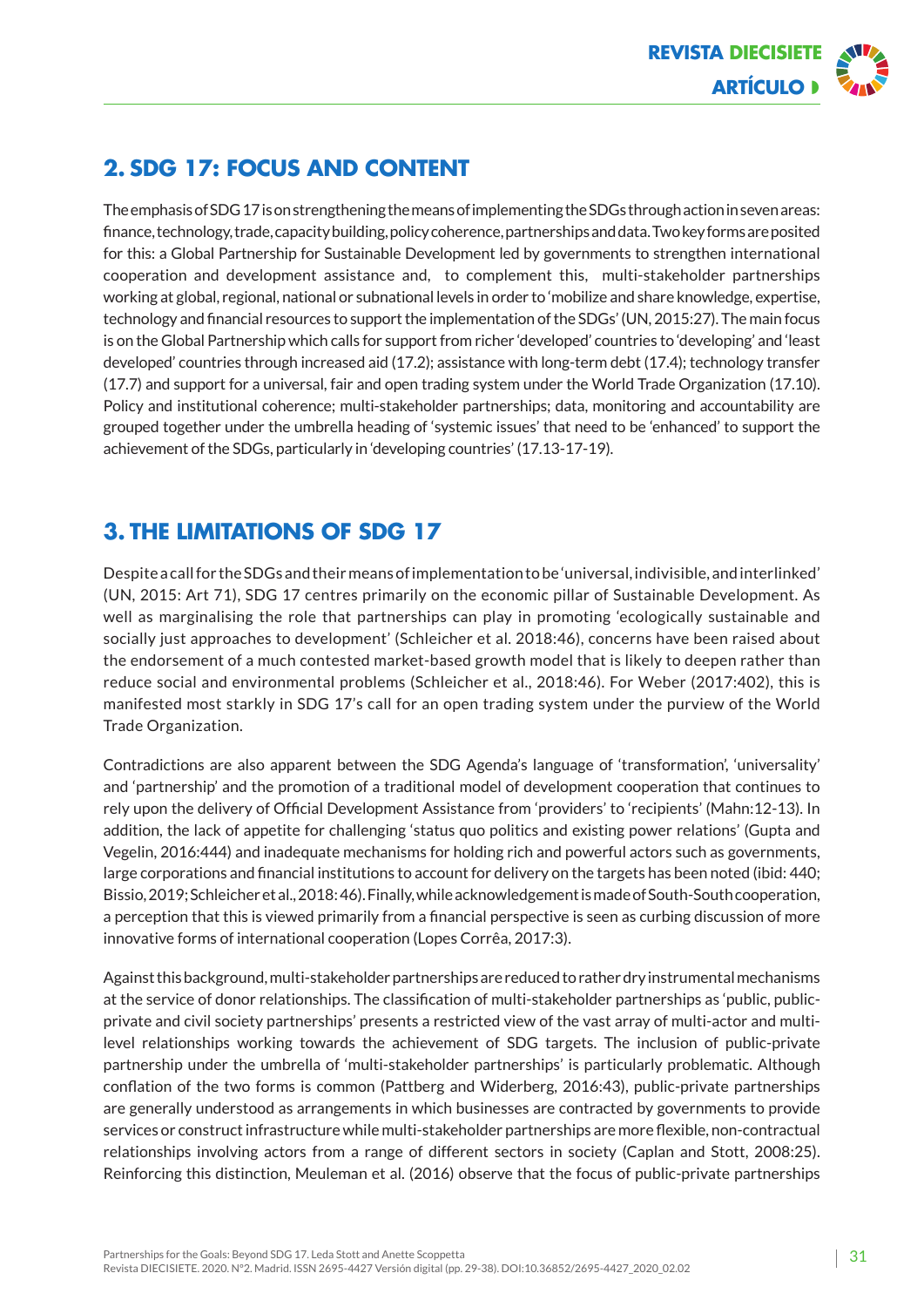

is on cost-effectiveness which, while important, '…is *not* the main objective of the 2030 Agenda's vision of partnership, which emphasizes effectiveness (i.e. reaching the objectives) and inclusiveness.' It is also worth noting that public-private partnerships have been much criticised for enabling the private sector to weaken state regulation and public institutions (Miraftab, 2004; Richter, 2004; Utting and Zammit, 2009).

The narrow conceptualisation of partnership in SDG 17 minimises insights into how 'collaborative advantage' may be derived from the process of partnering and the development of relationships (Huxham and Vangen, 2004:200). Evidence suggests that by carefully combining the resources, skills, and competencies of different actors in society, new and innovative ways of addressing complex challenges may be activated (Scoppetta et al., 2013; Stott, 2014; Stott, 2018:3).<sup>1</sup> Multi-stakeholder partnerships have the potential to promote transformations such as the development and endorsement of positive rules, norms and connections at policy level; shifts in individual and organisational behaviours; and the empowerment of vulnerable and marginalised stakeholders (Austin and Seitanidi, 2012:744; Caplan and Stott, 2008: 24; Moreno Serna et al, 2020; Rein and Stott, 2009:85-86). Internalisation of the learning from working in partnership can also encourage improvements in organisational mandates and processes as well as promote a deeper shared understanding of the value and importance of different actors and their roles in society (Austin and Seitanidi, 2012:743; Stott, 2019).

### **4. Enhancing 'partnerships for the goals'**

There is increasing awareness that profound structural changes are required to achieve the targets of the SDGs (Sachs et al, 2019:805). To support these 'radical transformations' (Schleicher et al., 2018:46), a richer conceptualisation of partnership that offers insights into how different forms of collaboration might contribute to 'significant economic, social, and environmental value for society, organizations, and individuals' (Austin and Seitanidi, 2012:744) is needed. In addition, the changes in policies, social practices, relationships, routines and values that systems change demands (Abercrombie et al., 2015:9; Independent Group of Scientists appointed by the Secretary-General, 2019:35) will necessitate 'enhanced partnerships' (TWI2050 Report, 2019:23) that are better aligned and guided [\(Ellersiek,](http://www.unrisd.org/unrisd/website/people.nsf/(httpPeople)/E7E100BC0B4748EBC125779300520C24?OpenDocument) 2017). To meet these requirements, a revitalised vision of 'Partnerships for the Goals' is necessary. Some of the core elements that such a vision might incorporate include:

#### **4.1. Multi-dimensional relationships across the Goals**

To promote cohesion across the three SDG pillars, partnership arrangements should seek to promote 'relational inclusiveness' (Gupta and Vegelin, 2016:439) through a 'nexus approach' in which policy domains connect (Boas et al. 2016:455). This will require the joining up of collaborations operating at organizational or administrative levels (global, regional, national and local) and networking to connect actors and institutions both horizontally and vertically. Stafford Smith et al. (2017:212) suggest that SDG interconnections should be made across sectors (e.g. finance, agriculture, energy, technology, and transport); across societal actors (local authorities, government agencies, private sector, and civil society); and between and among low, medium, and high-income countries. The promotion of more robust linkages between policy and practice so that collaborative projects, programmes and policies mutually inform one another is also crucial (Stott, 2018:10).

<sup>&</sup>lt;sup>1</sup> In the European Union, for example, programmes such as EQUAL and Territorial Employment Pacts have shown that partnership has the potential to unleash social and economic transformation. See: https:[//ec.europa.eu/employment\\_social/equal\\_consolidated/](https://ec.europa.eu/employment_social/equal_consolidated/) and [ht](https://ec.europa.eu/employment_social/equal_consolidated/)tps://ec.europa.eu/regional\_policy/sources/docgener/evaluation/doc/tep\_report1.pdf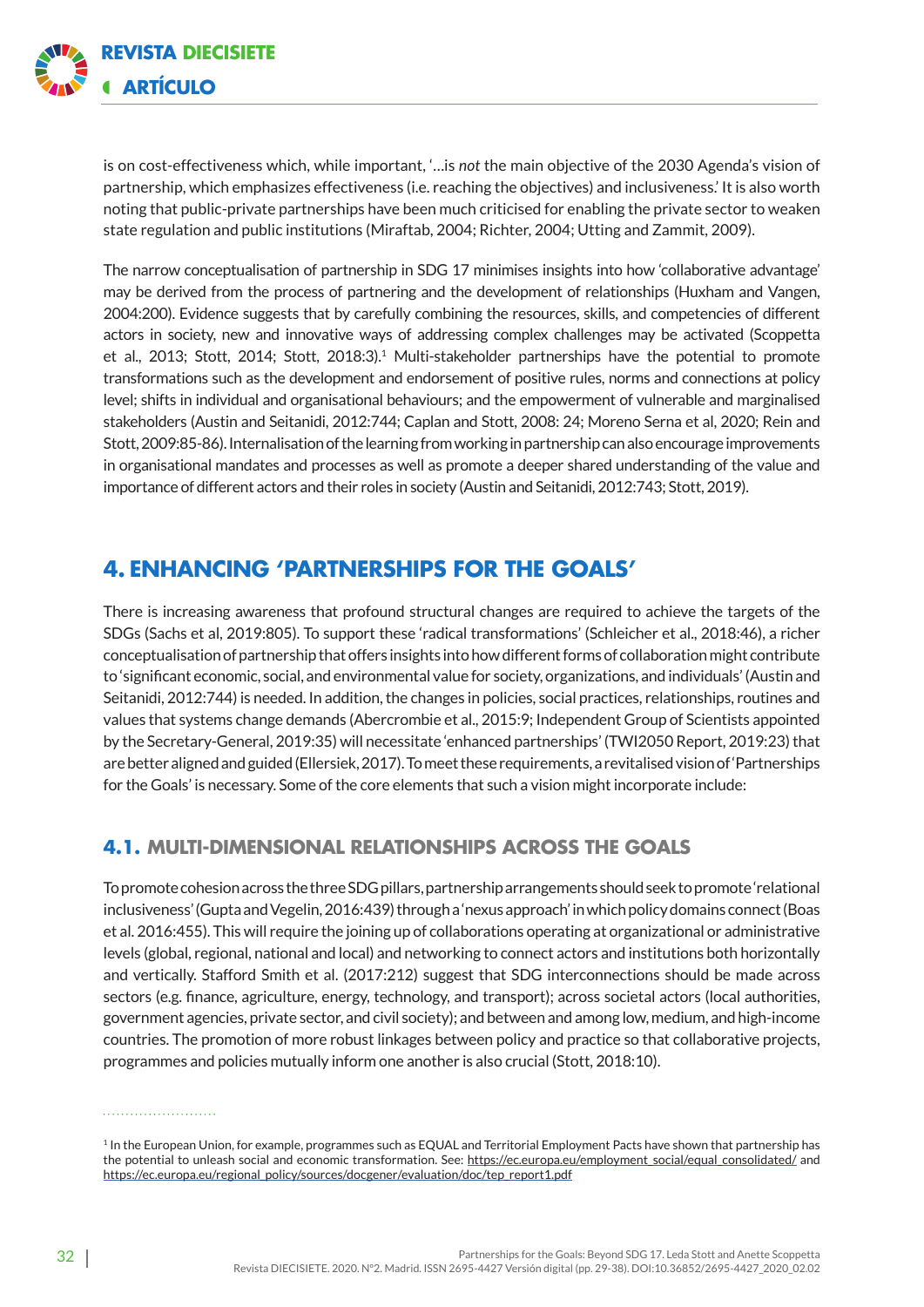

#### **4.2. Inclusion of more diverse actors**

As well as ensuring 'collective problem-solving' (GCPSE and UNDP, 2016:2) and reinforcing the 'leave no one behind' principle at the heart of the SDG agenda, the engagement of more diverse actors in multistakeholder partnerships can assist in addressing entrenched power relations and integrating the economic, social and environmental pillars of Agenda 2030 (Gupta and Vegelin, 2016:444-5). New ideas and ways of working are likely to be promoted by involving non-traditional stakeholders that may include, among others: academic, research and other educational institutions (SDSN Australia/Pacific, 2017); scientists and representatives from natural and social science institutions (Independent Group of Scientists appointed by the Secretary-General, 2019); local governments and minority groups (Latek and Pinchon, 2017:1); 'faith-based organizations, citizens' groups, youth, and other parts of civil society' (Gornitzka and Pipa, 2018); gender equality and non-discrimination bodies (EQUINET, 2019); trade unions (ILO, 2017); and other networks, coalitions and partnerships (Stott, 2018:17). In order to ensure integrated development strategies at local level, place-based participative approaches that include formal and informal groupings of local actors and citizens have also been strongly recommended (Stott, 2018:20-21).<sup>2</sup>

Encouraging the engagement of more diverse actors to achieve the SDGs requires a closer look at the array of different stakeholders that 'sit' under the standard banners of 'government', 'business' and civil society'. In the public sector, for example, attention has been given to the role that national parliaments and local governments can play in supporting the SDGs (UNDP, GOPAC and IDB, 2017; Latek, and Pichon, 2017; Slack, 2015). The importance of including broad representation from civil society organisations to advocate, raise awareness and work in coalitions for SDG action has also been emphasised (Dattler, 2016). Agarwal et al. (2017:15) note, meanwhile, that the business sector encompasses:

…a constantly shifting mix of publicly listed companies, cooperatives, family-owned businesses, state-owned enterprises, social businesses, foundation-owned models, community-owned enterprises, social enterprises and employee-owned companies viable alternatives to 'business as usual' that are better suited to serving the needs of all stakeholders and that might help to align business and sustainability concerns.

Dissection of standard 'umbrella' sector groupings can also enable a deeper understanding of the capacities of different groups of actors and appreciation of what they might contribute to partnership arrangements. In this regard, it is worth highlighting the fact that financial resources may be just one of a whole range of possible inputs that partnerships may draw upon, including knowledge, skills, experience, products, venues, networks and political leverage (Caplan and Stott, 2008:30; Moreno-Serna et al. 2020:13). These considerations can help to ensure the relevance, timing and 'fit' of diverse inputs in different contexts so that the right set of stakeholders are engaged for specific issues (Pattberg and Widerberg, 2015:46; Stott, 2018:17).

#### **4.3. Promotion of collective accountability**

While strong government leadership is regarded as essential for successful SDG implementation (GCPSE and UNDP, 2016), there is recognition that 'other actors can also be change agents in co-producing

<sup>&</sup>lt;sup>2</sup> See, for example, the promotion of Community-led Local Development (CLLD) in the EU: https://ec.europa.eu/regional\_policy/en/information/publications/brochures/2014/community-led-local-development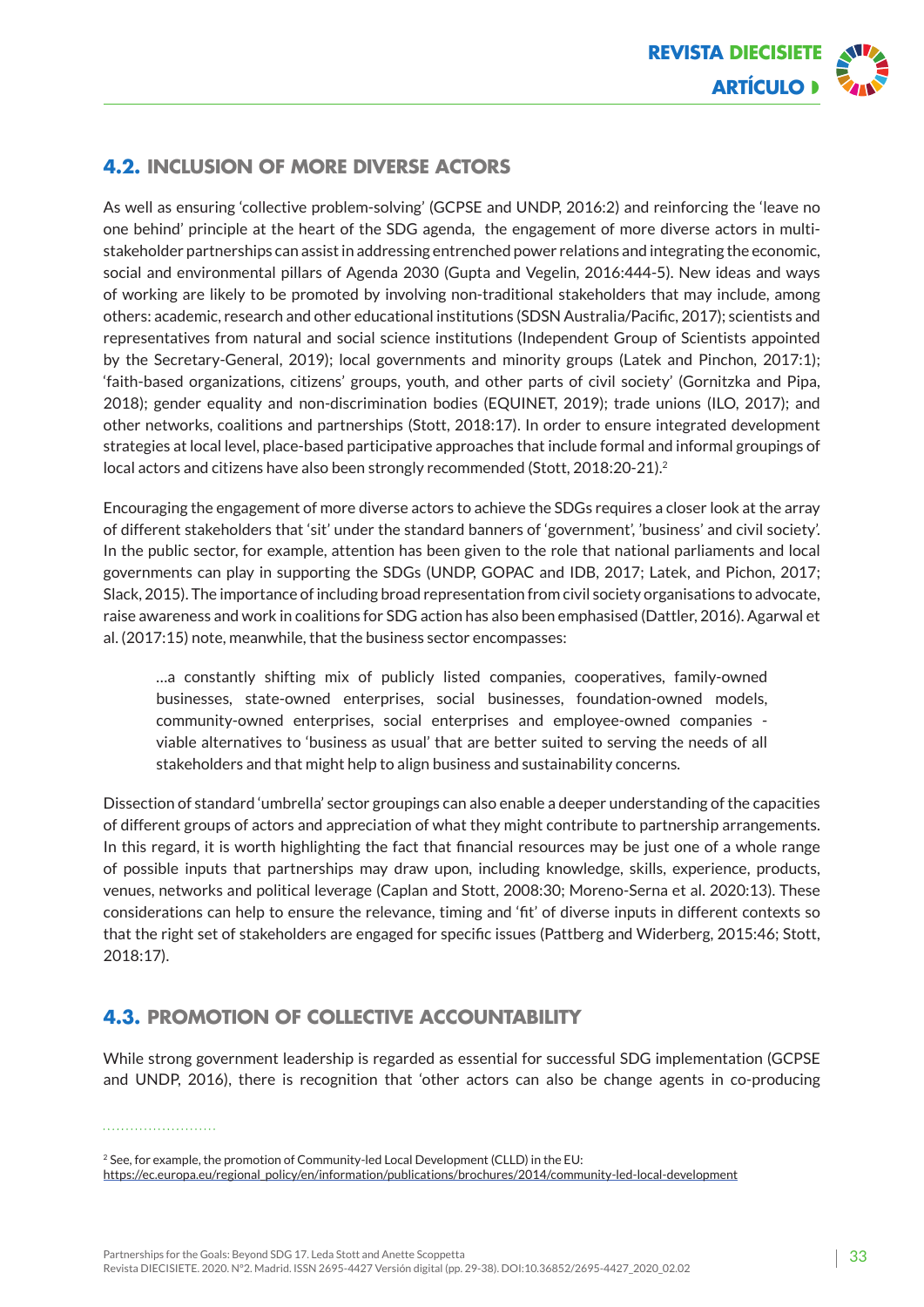

knowledge, solutions and pathways for sustainable development' (Bowen et al., 2017:93). Thus, in addition to a 'whole-of-government' approach that promotes policy coherence for the achievement of the SDGs, Gornitzka and Pipa (2018) call for governments to promote a 'whole of society' approach that encourages active engagement with diverse stakeholders so that they form an integral part of the SDG agenda. Mention has also been made of the role that non-governmental and civil society organisations can play in holding governments to account for delivery on the goals (Bowen, 2017:93; TAP Network, 2019 ) alongside the mobilisation of other stakeholders such as 'scholarly communities, communities of practice and social movements' (Gupta and Vegelin, 2016:445). True transformation, however, will depend upon different social actors working together to assume 'collective and interlinked accountability' for the SDG Agenda (Mahn, 2017:27-28). Concerted collective action in which all the stakeholders involved are fully confident of progress being made towards a common goal may also minimise free rider problems (Bowen et al., 2017:93).

#### **4.4. Improved evidence base for partnership policymaking**

Deeper knowledge about how partnerships work in practice can inform policy level decisions relating to the use of partnerships for the achievement of SDG targets. Such information is important for identifying and leveraging synergies across different SDGs, geographic levels, sectors and actors. To do this, as well as a focus on results, partnership monitoring and evaluation systems that capture how partners work together in order to meet their goals are needed (Stott, 2019). The risks and challenges of working collaboratively, and the process solutions for addressing them in specific contexts, also need to be more deeply understood.

Combining diverse organisational approaches, resources and styles can be extremely difficult and requires considerable investment of time and energy (Caplan and Stott, 2008:34; Huxham and Vangen, 2004; Pattberg and Widerberg 2015:48). Some of the key challenges to working in partnership relate to the impact of contextual issues (Pattberg and Widerberg, 2016:48-9; Rein and Stott, 2009:8); inadequate partner selection (Pattberg and Widerberg, 2015:46); failure to appreciate different incentives for partnering (Stott, 2017); poor goal setting, management and monitoring (Pattberg and Widerberg, 2015:47-48); weak governance and accountability (Caplan, 2005), and difficulties related to inclusion and engagement, particularly where stakeholders lack capacity (Gazley, 2010; Huxham and Vangen, 2004:193). Among factors that stimulate effective connections and the development of innovative solutions to challenges, practitioners have noted the importance of respect for different partnership settings; generation of common understanding and agreement on joint goals; clarity around the identity, resources and capacities of different actors and the acquisition of collaborative skills (Scoppetta, 2013). The important convening role played by an intermediary or partnership broker in supporting and shaping partnerships has also been noted (Moreno-Serna et al. 2020; Stott, ed. 2018; Tennyson, 2005).

#### **4.5. Mutual exchange and learning**

To share knowledge about how partnering works in practise in different contexts and explore its potential for contributing to transformational change, more proactive and imaginative partnership information and learning exchanges are needed within, between and across multiple levels, sectors and actors. In addition to avenues such as meetings, networks and online platforms, options such as peer reviews, case studies, flipped learning methodologies and story-telling sessions have been proposed for this kind of interaction (Stott, 2019). To enhance the value of these interactions, the creation of 'safe spaces' that allow for critical debate and reflection on both partnership successes and failures is recommended (Beisheim and Simon, 2016:19; Stott, 2019)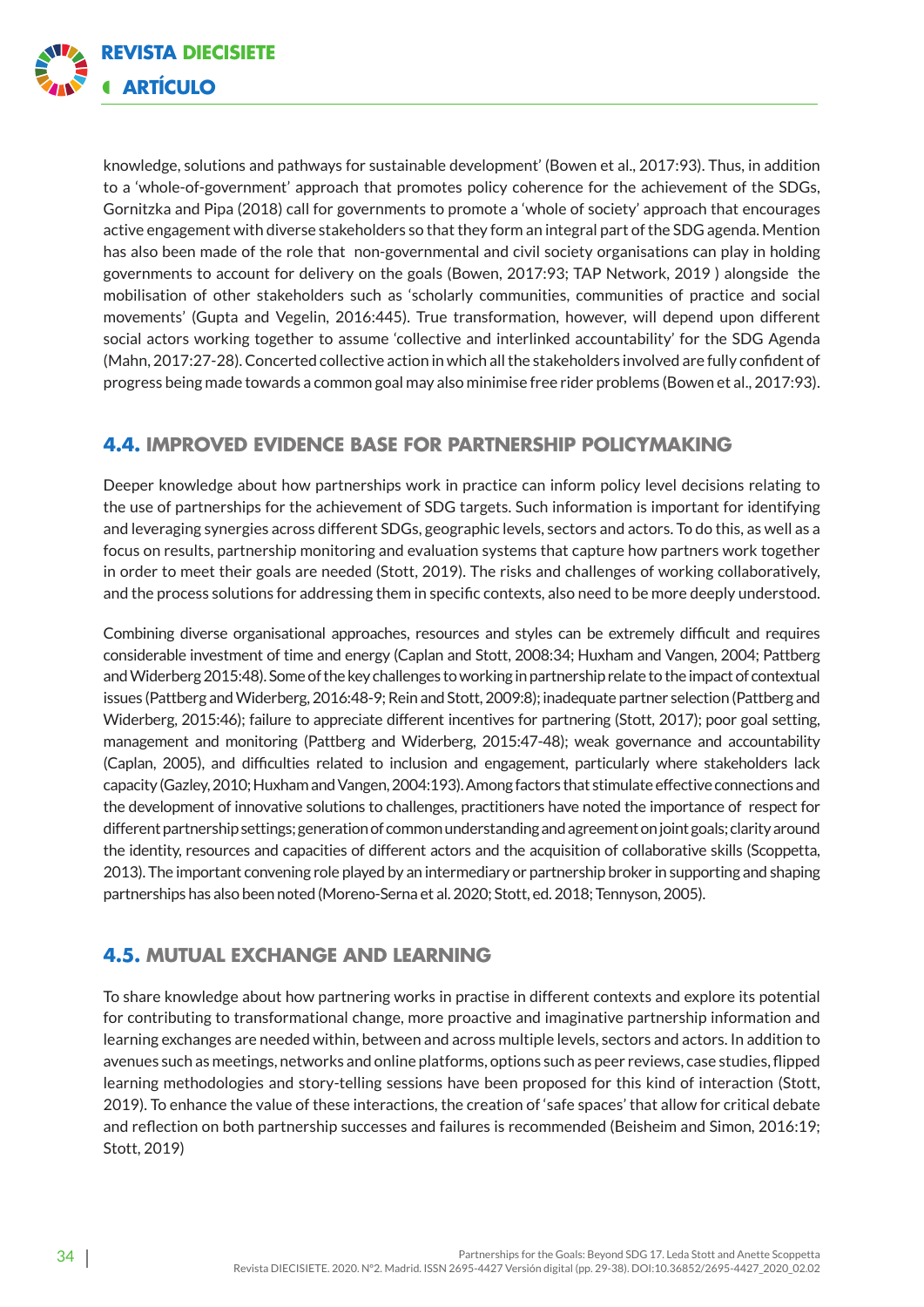

Mutual exchange and learning can also assist in promoting openness around differing stakeholder perspectives. Bowen et al. (2017:91) note that collective action will embrace divergent and often conflicting interests as well as inherent power differences between actors. Acceptance that working in partnership involves tension and disagreement, and a willingness to understand conflicting viewpoints, can assist in developing the stronger and more radical partnership arrangements needed to meet the ambition of the SDG goals. This premise is neatly captured by Sennett (2013) who suggests that by allowing differences to surface through debates that provoke, test and challenge assumptions, stronger and more meaningful cooperation can be generated.

# **5. Conclusion**

Notwithstanding the shortcomings of the SDG text, Gupta and Vegelin (2016:446) observe that Agenda 2030 offers a 'comprehensive and holistic context' for commitment to the principles of inclusive development. In line with this argument, we argue that while the reductionist vision of partnership outlined in SDG 17 is unsatisfactory, this does not mean that we should dismiss it outright. Rather, the aim should be to reframe it by promoting a more rounded view of the potential that multidimensional and multilevel relationships offer for transformation. An understanding that the *process* of building collaborative relationships may offer lasting benefits for individuals, organisations and society as a whole is central to this. A richer appreciation of both the instrumental and intrinsic value of working in partnership will further assist us to move beyond what **Klein (2014:446) describes as 'linear one-way relationships of pure extraction' to 'systems that are circular and reciprocal'**. To construct and support this vision, it is essential that **ongoing** critical debate is encouraged among multiple stakeholders from diverse backgrounds about how SDG 17 is interpreted, implemented and monitored.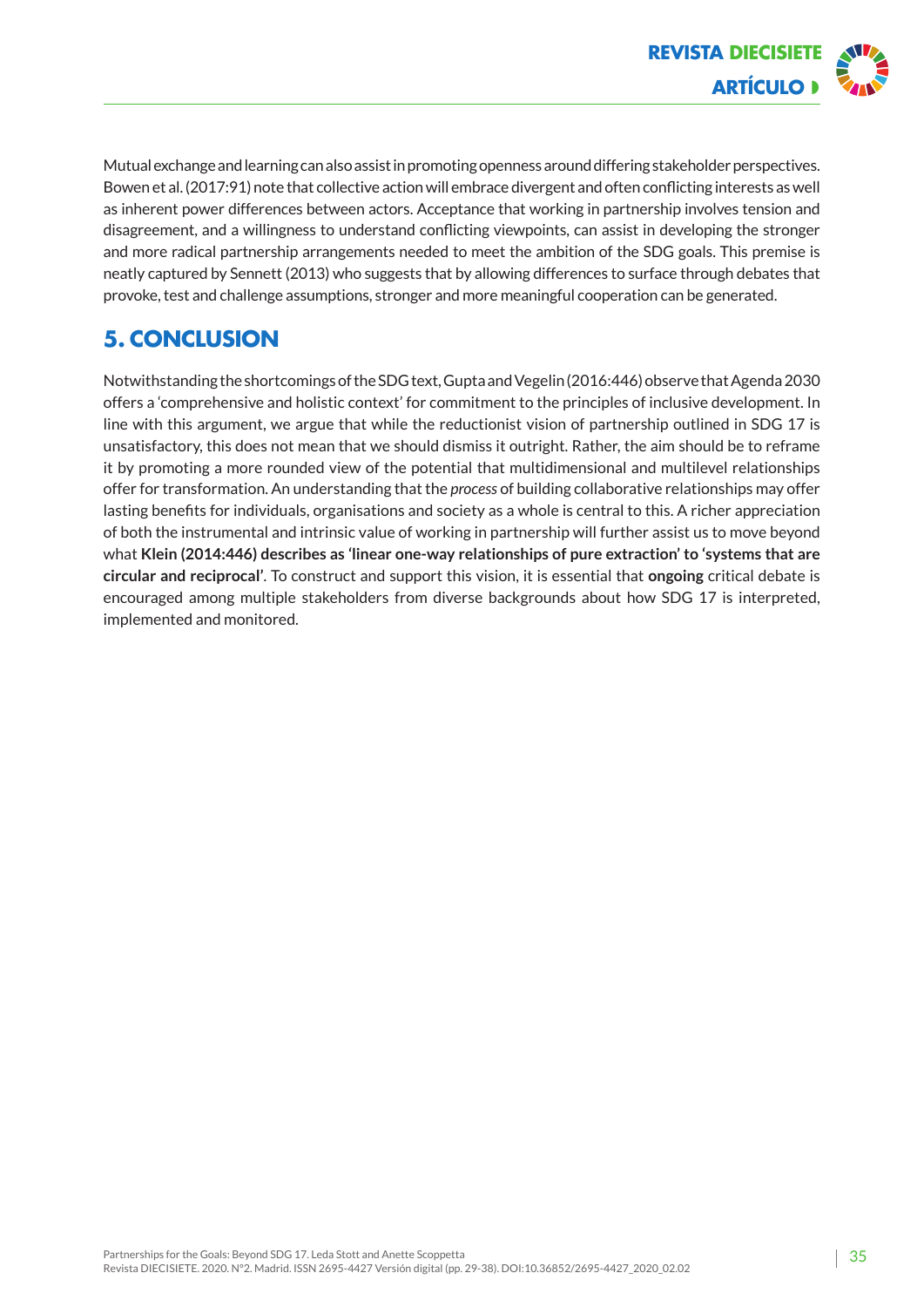

### **References**

- **•** Abercrombie, R., Harries, E. and Wharton, R. (2015) *Systems change. A guide to what it is and how to do it,* LankellyChase Foundation, London, UK.
- **•** Agarwal, N., Gneiting, U. and Mhlanga, R. (2017) Raising the Bar, Rethinking the role of business in the Sustainable Development Goals, *Oxfam Discussion Papers*, Oxford. UK.
- **•** Austin, J.E. and Seitanidi, M.M. (2012) Collaborative Value Creation: A Review of Partnering Between Nonprofits and Businesses: Part I. Value Creation Spectrum and Collaboration Stages. *Nonprofit and Voluntary Sector* Quarterly, 41 (5): 726–758.
- **•** Beisheim, M. and Simon, N. (2016) Multi-Stakeholder Partnerships for Implementing the 2030 Agenda: Improving Accountability and Transparency. *Analytical Paper for the 2016 ECOSOC Partnership Forum* (March 18, 2016).
- **•** Bissio, R. (2019) Club governance: Can the world still be run by gentlemen's agreements? in *Spotlight on Sustainable Development 2019, Reshaping governance for sustainability,* Global Civil Society Report on the 2030 Agenda and the SDGs, Berlin, Germany, pp20-26.
- **•** Boas, I., Biermann, F. Kanie, N. (2016) Cross-sectoral strategies in global sustainability governance: towards a nexus approach, *Int Environ Agreements*,16:449–464
- **•** Bowen, K.J; Cradock-Henry, N.A; Koch, F; Patterson, J; Häyhä, T; Vogt; J. and Barbi, F. (2017) Implementing the "Sustainable Development Goals": towards addressing three key governance challenges - collective action, trade-offs, and accountability, *Current Opinion in Environmental Sustainability* 2017, 26–27:90–96.
- **•** Caplan, K. (2005) Partnership Accountability: Unpacking the Concept. *Practitioner Note Series*, London: Building Partnerships for Development in Water and Sanitation.
- **•** Caplan, K. and Stott, L. (2008) Defining our Terms and Clarifying our Language, in Svensson, L. and Nilsson, B*.* eds. *Partnership - As a Strategy for Social Innovation and Sustainable Change*, Stockholm: Santérus Academic Press, 23-35.
- **•** Dattler, R. (2016) Not Without Us: Civil Society's Role in Implementing the Sustainable Development Goals*, Entre Nous*, No. 84, 18-21.
- **•** Ell[ersiek, A](http://www.unrisd.org/unrisd/website/people.nsf/(httpPeople)/E7E100BC0B4748EBC125779300520C24?OpenDocument). (2017) SDG 17: Transformative Partnerships? *The [Transformation Conversation: Blogs on the](http://www.unrisd.org/flagshipblog-guide)  [UNRISD Flagship Report 2016 and Agenda 2030](http://www.unrisd.org/flagshipblog-guide)*. 21 Sep 2017 ht[tp://www.unrisd.org/flagshipblog-ellersiek](http://www.unrisd.org/flagshipblog-ellersiek) [\(a](http://www.unrisd.org/flagshipblog-ellersiek)ccessed Feb 1, 2020).
- **•** EQUINET (2019) Equality Bodies Contributing to the 2030 Agenda for Sustainable Development, *EQUINET Position Paper*, Brussels, Belgium.
- **•** Gazley, B. (2010) Linking collaborative capacity to performance measurement in government-nonprofit partnerships. *Nonprofit and Voluntary Sector Quarterly,* 39 (4): 653-673.
- **•** Gornitzka, C.P. and Pipa, A.F (2018) A new type of leadership from national governments is essential for success of the SDGs, The Brookings Institution, Washington D.C. ht[tps://www.brookings.edu/blog/up](https://www.brookings.edu/blog/up-front/2018/04/24/a-new-type-of-leadership-from-national-governments-is-essential-for-success-of-the-sdgs/)[front/2018/04/24/a-new-type-of-leadership-from-national-governments-is-essential-for-success-of](https://www.brookings.edu/blog/up-front/2018/04/24/a-new-type-of-leadership-from-national-governments-is-essential-for-success-of-the-sdgs/)[the-sdgs/ \(a](https://www.brookings.edu/blog/up-front/2018/04/24/a-new-type-of-leadership-from-national-governments-is-essential-for-success-of-the-sdgs/)ccessed Feb 1, 2020)
- **•** Gupta, J. and Vegelin, C. (2016) Sustainable development goals and inclusive development. *Int Environ Agreements* 16, 433–448
- **•** Huxham, C. and Vangen, S. (2004) Doing Things Collaboratively: Realizing the Advantage or Succumbing to Inertia? *Organizational Dynamics*, 33 (2): 190-201.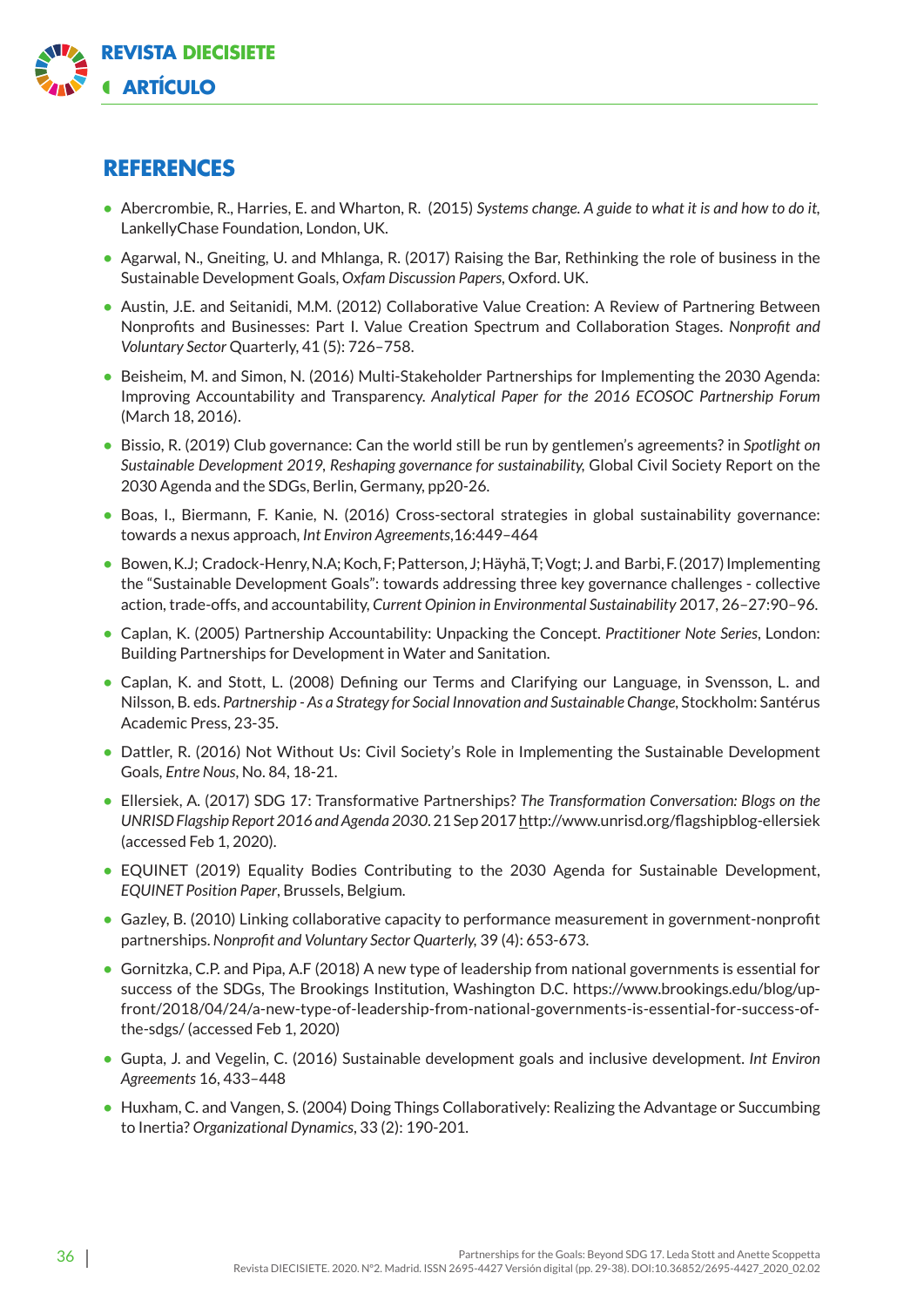

- **•** ILO (2017) *Sustainable Development Goals: Trade Union Reference Manual on the 2030 Agenda for Sustainable Development,* Geneva, Switzerland.
- **•** Independent Group of Scientists appointed by the Secretary-General (2019) *Global Sustainable Development Report 2019: The Future is Now* – *Science for Achieving Sustainable Development,* United Nations, New York.
- **•** Klein, N. (2014) *This Changes Everything: Capitalism vs the Climate*, London: Allen Lane.
- **•** Latek, M. and Pichon, E. (2017) Understanding the Sustainable Development Goals, *Briefing Paper.* European Parliamentary Research Service, November 2017
- Mahn, T. C. (2017) Accountability for development cooperation under the 2030 Agenda, Discussion Paper, No. 10, Deutsches Institut für Entwicklungspolitik (DIE), Bonn
- **•** Meuleman, L.; Strandenaes, J.G. and Niestroy, I. (2016) From PPP To ABC: A New Partnership Approach for the SDGs, IISD, SDG Knowledge Hub: ht[tp://sdg.iisd.org/commentary/guest-articles/from-ppp-to](http://sdg.iisd.org/commentary/guest-articles/from-ppp-to-abc-a-new-partnership-approach-for-the-sdgs/)[abc-a-new-partnership-approach-for-the-sdgs/ \(ac](http://sdg.iisd.org/commentary/guest-articles/from-ppp-to-abc-a-new-partnership-approach-for-the-sdgs/)cessed Feb 1, 2020).
- **•** Miraftab, F. (2004) Public-Private Partnerships The Trojan Horse of Neoliberal Development? *Journal of Planning Education and Research,* 24: 89-101.
- **•** Moreno-Serna, J., Sánchez-Chaparro, T., Mazorra, J., Arzamendi, A., Stott, L. and Mataix. C. (2020) Transformational collaboration for the SDGs: the Alianza Shire's work to provide energy access in refugee camps and host communities, *Sustainability,* 12 (2)
- **•** Pattberg, P. and Widerberg, O. (2016) Transnational multistakeholder partnerships for sustainable development: Conditions for success*. Ambio* 45: 42-51.
- **•** Rein, M. and Stott, L. (2009) "Working Together": Critical Perspectives on six cross-sector partnerships in Southern Africa*. Journal of Business Ethics,* 90 (1): 79-89
- **•** Richter, J. (2004) Public–private Partnerships for Health: A trend with no alternatives? *Development*, 47(2): 43-48.
- **•** Sachs, J.D.; Schmidt-Traub, G.; Mazzucato, M.; Messner, D.; Nakicenovic, N. and Rockström, J. (2019) Six Transformations to Achieve the Sustainable Development Goals. *Nature Sustainability*, 2, 805-814.
- **•** Schleicher, J., Schaafsma, M. and Vira, B. (2018) Will the Sustainable Development Goals address the links between poverty and the natural environment? *Current Opinion in Environmental Sustainability*, 34:43-47
- **•** Scoppetta, A. (2013) *Successful partnerships in delivering public employment services* (Analytical Paper), DG Employment, Social Affairs and Inclusion (ed.), PES to PES Dialogue. The European Commission Mutual Learning Programme for Public Employment Services.
- **•** Scoppetta, A., Ecker, B., Ludwinek, A. and Sandor, E. (2013) *Social Innovation in Service delivery News partners and approaches*. European Foundation for the Improvement of Living and Working Conditions (ed). Dublin: Eurofound.
- **•** SDSN Australia/Pacific (2017) *Getting started with the SDGs in universities: A guide for universities, higher education institutions, and the academic sector*. Australia, New Zealand and Pacific Edition. Sustainable Development Solutions Network – Australia/Pacific, Melbourne.
- **•** Sennett, R. (2013) *Together, The Rituals and Pleasures of Cooperation*, London: Penguin Books.
- **•** Slack, L. (2015) The post-2015 Global Agenda a role for local Government, *Commonwealth Journal of Local Governance*, Issue 16/17.
- **•** Stafford-Smith, M.; Griggs. D.; Gaffney, O.; Ullah, F.; Reyers, B.; Kanie, N.; Stigson, B.; Shrivastava, P.; Leach, M. and O'Connell, D. (2017) Integration: the key to implementing the Sustainable Development Goals, *Sustainability Science and Implementing the Sustainable Development Goals,* 12:911–919